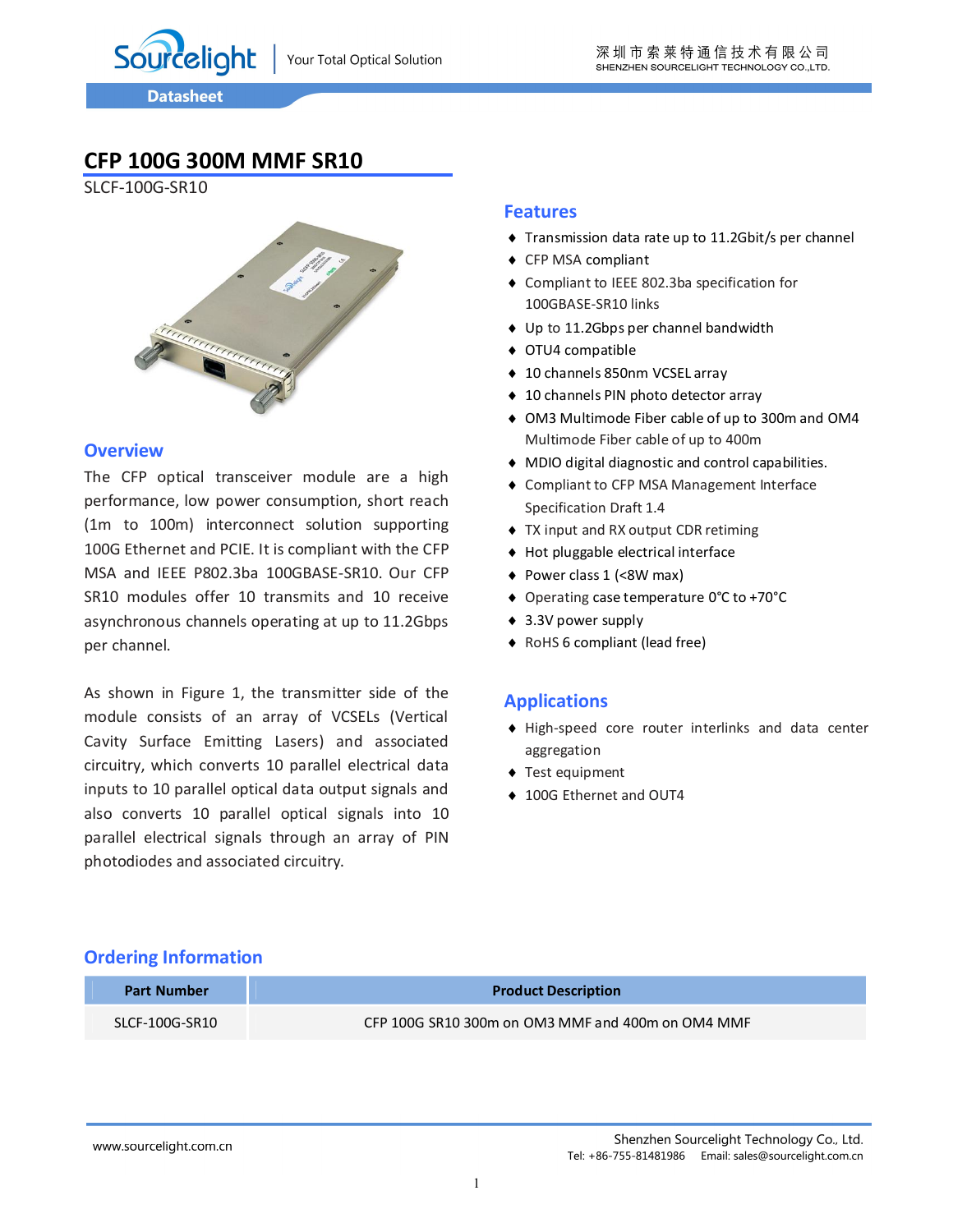

### **Module Block Diagram**



**Figure1. Module Block Diagram**

### **Absolute Maximum Ratings**

| <b>Parameter</b>           | Symbol     | Min    | <b>Max</b> | Unit |
|----------------------------|------------|--------|------------|------|
| Supply Voltage             | <b>Vcc</b> | $-0.3$ | 3.6        | v    |
| Input Voltage              | Vin        | $-0.3$ | $Vcc+0.3$  | v    |
| Storage Temperature        | Tst        | $-20$  | 85         | ºC   |
| Case Operating Temperature | Top        | 0      | 70         | 2C   |
| Humidity(non-condensing)   | Rh         |        | 95         | %    |

### **Recommended Operating Conditions**

| <b>Parameter</b>           | Symbol     | <b>Min</b>               | <b>Typical</b> | <b>Max</b> | Unit           |
|----------------------------|------------|--------------------------|----------------|------------|----------------|
| Supply Voltage             | <b>Vcc</b> | 3.13                     | 3.3            | 3.47       | V              |
| Operating Case temperature | Tca        | 0                        |                | 70         | $\overline{6}$ |
| Data Rate Per Lane         | fd         | $\overline{\phantom{a}}$ |                | 11.2       | Gbps           |
| Humidity                   | <b>Rh</b>  | 5                        |                | 85         | %              |
| Power Dissipation          | Pm         |                          |                | 8          | W              |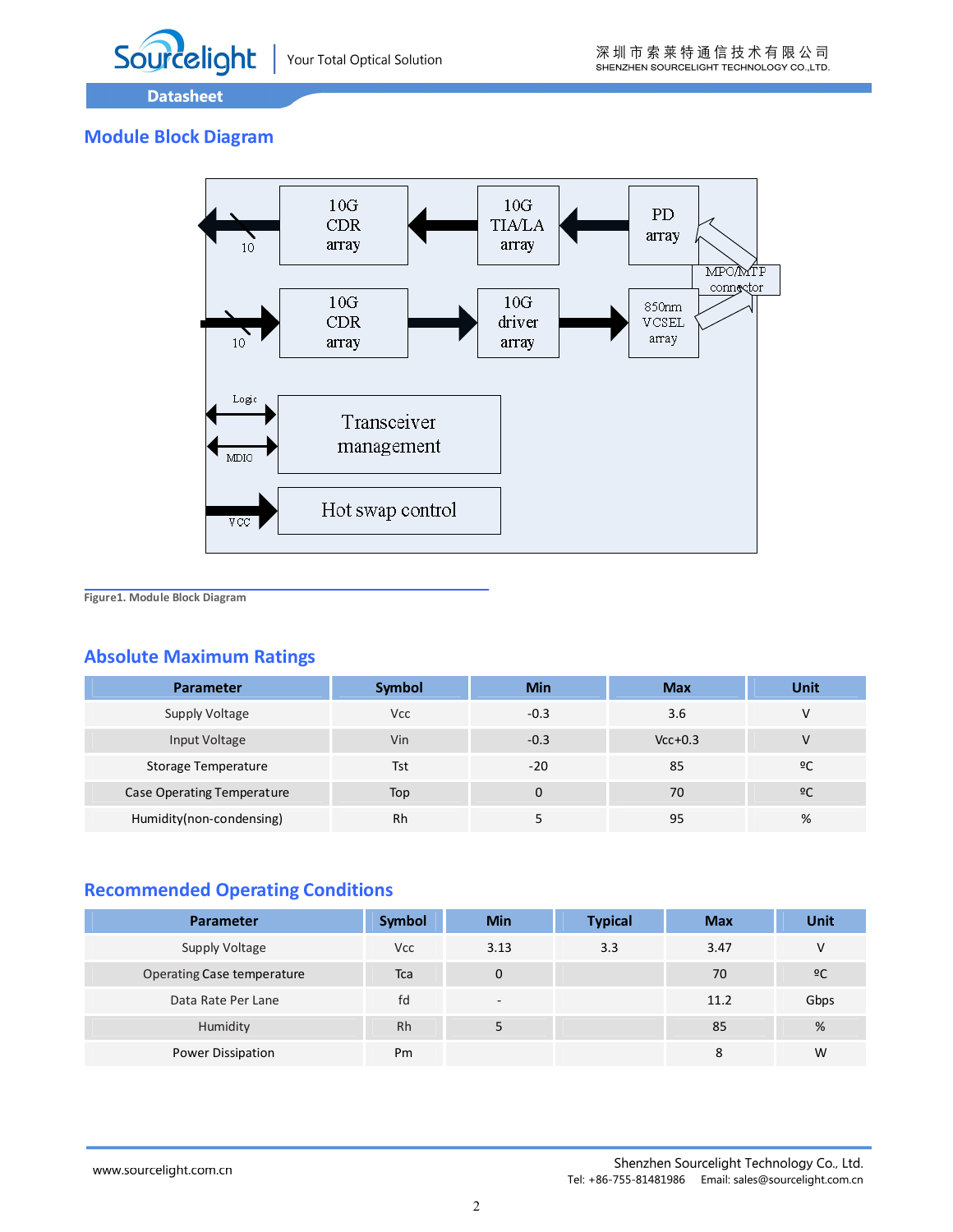

### **Electrical Characteristics**

| Parameter                             | Symbol       | <b>Min</b>   | <b>Typical</b> | <b>Max</b> | Unit    |
|---------------------------------------|--------------|--------------|----------------|------------|---------|
| Differential input impedance          | Zin          | 90           | 100            | 110        | ohm     |
| Differential Output impedance         | Zout         | 90           | 100            | 110        | ohm     |
| Differential input voltage amplitude  | $\Delta$ Vin | 120          |                | 820        | $mVp-p$ |
| Differential output voltage amplitude | <b>AVout</b> | 300          |                | 820        | $mVp-p$ |
| Input Logic Level High                | <b>VIH</b>   | 2.0          |                | <b>VCC</b> | $\vee$  |
| Input Logic Level Low                 | <b>VIL</b>   | $\mathbf{0}$ |                | 0.8        | V       |
| Output Logic Level High               | <b>VOH</b>   | $VCC-0.5$    |                | <b>VCC</b> | V       |
| Output Logic Level Low                | <b>VOL</b>   | $\mathbf{0}$ |                | 0.4        | $\vee$  |

#### **Note**:

1. Differential input voltage amplitude is measured between TxnP and TxnN.

2. Differential output voltage amplitude is measured between RxnP and RxnN.

### **Optical Characteristics**

#### **Transmitter Optical Specifications (T = 25°C, VCC =3.3V +/- 5%)**

| <b>Parameter</b>                              | <b>Symbol</b> | <b>Min</b>                                      | <b>Typical</b> | <b>Max</b> | Unit |
|-----------------------------------------------|---------------|-------------------------------------------------|----------------|------------|------|
| Average Optical Power(per channel)            | Pout          | -8                                              | $-2.5$         | $+1$       | dBm  |
| Average Optical Power(per channel) - Disabled | Poff          |                                                 |                | $-30$      | dBm  |
| Optical Return Loss Tolerance                 |               |                                                 |                | 12         | dB   |
| <b>Extinction Ratio</b>                       | ER            | 3                                               |                |            | dB   |
| Center Wavelength                             | $\lambda_c$   | 840                                             | 850            | 860        | nm   |
| RMS Spectral Width                            | λ             |                                                 | 0.5            | 0.65       | nm   |
| Transmitter eye mask                          |               | Compliant to IEEE802.3ba eye mask specification |                |            |      |

Note: Average optical power is measured at the output of the modules optical interface.

#### **Receiver Optical Specifications (T = 25°C, VCC =3.3V +/- 5%)**

| <b>Parameter</b>                        | <b>Symbol</b>  | Min  | <b>Typical</b> | <b>Max</b> | Unit |
|-----------------------------------------|----------------|------|----------------|------------|------|
| Optical Power Sensitivity (per channel) | Pin min        |      | $-12$          | $-9.9$     | dBm  |
| Optical Power Saturation (per channel)  | Pin max        | $+1$ |                |            | dBm  |
| <b>Stressed Receiver Sensitivity</b>    | $P_{S}$        |      |                | $-5.4$     | dBm  |
| Center Wavelength                       | $\lambda_c$    | 840  | 850            | 860        | nm   |
| RMS Spectral Width                      | λ              |      | 0.5            | 0.65       | nm   |
| <b>Optical Return Loss</b>              | R <sub>l</sub> | 12   |                |            | dB   |

Note: Optical power sensitivity is measured with BER@10<sup>-12</sup> at 10.3125Gbps per channel.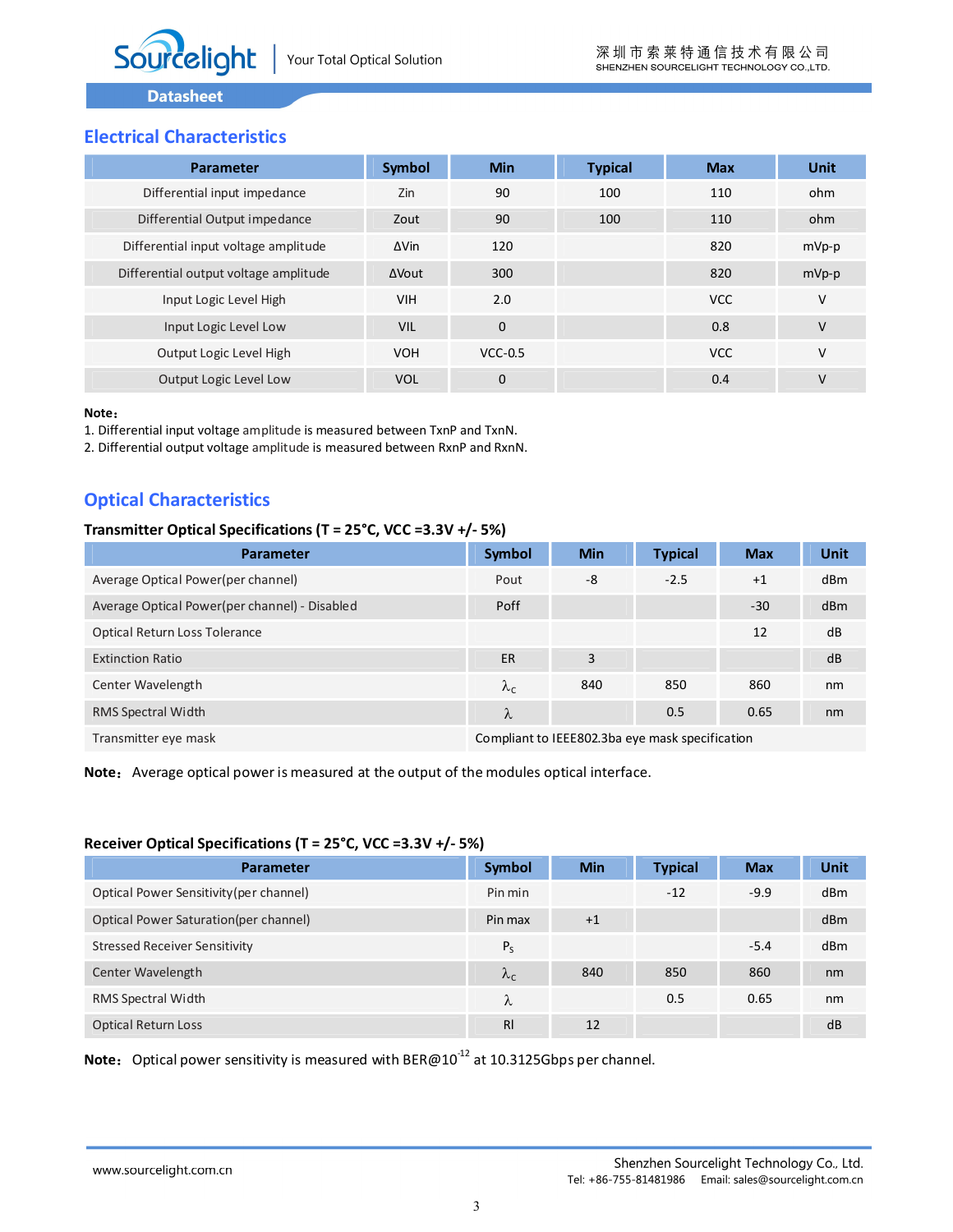

### **CFP module functional block diagram**



### **Pin Descriptions**

#### **Part A: Bottom Row Pin Function Definition**

| Pin            | Symbol   | <b>Type</b> | I/O | <b>Description</b>                                                                               |
|----------------|----------|-------------|-----|--------------------------------------------------------------------------------------------------|
| $\mathbf{1}$   | 3.3V_GND | <b>GND</b>  |     | 3.3V Module Supply Voltage Return Ground, can be separate or tied<br>together with Signal Ground |
| $\overline{2}$ | 3.3V_GND | <b>GND</b>  |     |                                                                                                  |
| $\mathbf{3}$   | 3.3V_GND | <b>GND</b>  |     |                                                                                                  |
| $\overline{4}$ | 3.3V_GND | <b>GND</b>  |     |                                                                                                  |
| 5              | 3.3V_GND | GND         |     |                                                                                                  |
| $\sqrt{6}$     | 3.3V     | <b>VCC</b>  |     | 3.3V Module Supply                                                                               |
| $\overline{7}$ | 3.3V     | <b>VCC</b>  |     |                                                                                                  |
| $\,8\,$        | 3.3V     | <b>VCC</b>  |     |                                                                                                  |
| 9              | 3.3V     | <b>VCC</b>  |     |                                                                                                  |
| 10             | 3.3V     | <b>VCC</b>  |     |                                                                                                  |
| 11             | 3.3V     | <b>VCC</b>  |     |                                                                                                  |
| $12\,$         | 3.3V     | <b>VCC</b>  |     |                                                                                                  |
| 13             | 3.3V     | <b>VCC</b>  |     |                                                                                                  |
| 14             | 3.3V     | <b>VCC</b>  |     |                                                                                                  |
| 15             | 3.3V     | <b>VCC</b>  |     |                                                                                                  |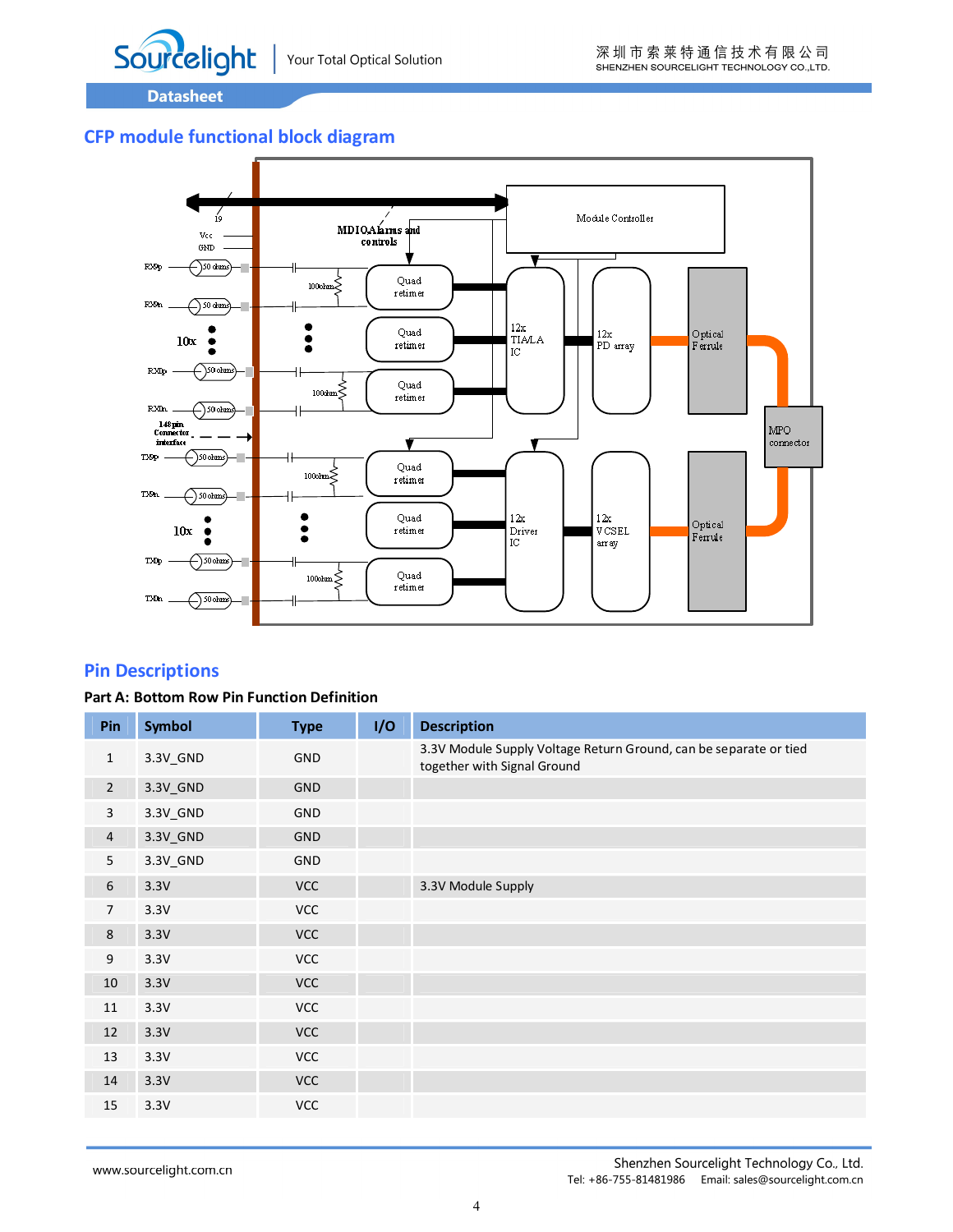

| 16 | 3.3V_GND    | <b>GND</b>            |              |                                                                                                                                                                      |
|----|-------------|-----------------------|--------------|----------------------------------------------------------------------------------------------------------------------------------------------------------------------|
| 17 | 3.3V_GND    | GND                   |              |                                                                                                                                                                      |
| 18 | 3.3V_GND    | <b>GND</b>            |              |                                                                                                                                                                      |
| 19 | 3.3V_GND    | GND                   |              |                                                                                                                                                                      |
| 20 | 3.3V_GND    | <b>GND</b>            |              |                                                                                                                                                                      |
| 21 | <b>NC</b>   |                       | I/O          | internal, do not connect                                                                                                                                             |
| 22 | <b>NC</b>   |                       | I/O          | internal, do not connect                                                                                                                                             |
| 23 | <b>GND</b>  | GND                   |              |                                                                                                                                                                      |
| 24 | (TX_MCLKn)  | <b>CML</b>            | $\mathsf O$  | CML For optical waveform testing. Not used.                                                                                                                          |
| 25 | (TX_MCLKp)  | <b>CML</b>            | 0            | CML For optical waveform testing. Not used.                                                                                                                          |
| 26 | <b>GND</b>  | <b>GND</b>            |              |                                                                                                                                                                      |
| 27 | NC          |                       | I/O          | internal, do not connect                                                                                                                                             |
| 28 | <b>NC</b>   |                       | I/O          | internal, do not connect                                                                                                                                             |
| 29 | NC          |                       | I/O          | internal, do not connect                                                                                                                                             |
| 30 | PRG_CNTL1   | <b>LVCMOS</b><br>w/PU | L            | Programmable Control 1 set via MDIO, MSA default: TRXIC RSTn - TX & RX<br>IC reset. "0" = reset, "1" or NC = enabled or not used                                     |
| 31 | PRG_CNTL2   | <b>LVCMOS</b><br>w/PU | $\mathsf{I}$ | Programmable Control 2 set via MDIO, MSA default: Hardware power<br>Interlock LSB, "00" = <8W, "01" = <16W, "10" < 24W, "11" or NC = >24W or<br>not used             |
| 32 | PRG_CNTL3   | <b>LVCMOS</b><br>w/PU |              | Programmable Control 3 set via MDIO, MSA default: Hardware power<br>Interlock MSB, "00" = <8W, "01" = <16W, "10" < 24W, "11" or NC = >24W or<br>not used             |
| 33 | PRG_ALRM1   | <b>LVCMOS</b>         | O            | Programmable Alarm 1 set via MDIO, Reflex default: HIPWR_ON, Module<br>power on indicator. "1" = Module high power up completed, "0" = Module<br>not high powered up |
| 34 | PRG_ALRM2   | <b>LVCMOS</b>         | $\mathsf O$  | Programmable Alarm 2 set via MDIO, Reflex default: MOD_READY, module<br>initialization complete, " $1"$ = complete, " $0"$ = not complete                            |
| 35 | PRG ALRM3   | <b>LVCMOS</b>         | $\mathsf O$  | Programmable Alarm 3 set via MDIO, Reflex default: MOD_FAULT, module<br>fault detected, " $1"$ = fault, " $0"$ = no fault                                            |
| 36 | TX_DIS      | <b>LVCMOS</b><br>w/PU | L            | Transmitter Disable for all channels, "1" or NC = transmitter disabled, "0" =<br>transmitter enabled                                                                 |
| 37 | MOD_LOPWR   | <b>LVCMOS</b><br>w/PU |              | Module low power mode. "1" or NC = module in low power (safe) mode, "0"<br>= power-on enabled                                                                        |
| 38 | MOD_ABS     | <b>GND</b>            | O            | Module Absent. "1" or NC = Module absent, "0" = module present. Pull-up<br>resistor on Host                                                                          |
| 39 | MOD_RSTn    | <b>LVCMOS</b><br>w/PD | L            | Module Reset. "0" = reset the module, "1" or NC = module enabled, Pull<br>Down resistor in module                                                                    |
| 40 | RX_LOS      | <b>LVCMOS</b>         | $\mathsf O$  | Receiver loss of optical signal on any channel, "1" = loss of signal, "0" =<br>normal condition                                                                      |
| 41 | GLB ALRMn   | <b>LVCMOS</b>         | $\mathsf O$  | Global Alarm. "O" = alarm condition in any MDIO alarm register, " $1"$ = no<br>alarm                                                                                 |
| 42 | PRTADR4     | 1.2V CMOS             | $\mathsf{L}$ | MDIO port address bit 4                                                                                                                                              |
| 43 | PRTADR3     | 1.2V CMOS             | $\mathbf{L}$ | MDIO port address bit 3                                                                                                                                              |
| 44 | PRTADR2     | 1.2V CMOS             | $\mathsf{L}$ | MDIO port address bit 2                                                                                                                                              |
| 45 | PRTADR1     | 1.2V CMOS             | $\mathbf{I}$ | MDIO port address bit 1                                                                                                                                              |
| 46 | PRTADR0     | 1.2V CMOS             | $\mathsf{L}$ | MDIO port address bit 0                                                                                                                                              |
| 47 | <b>MDIO</b> | 1.2V CMOS             | I/O          | Management Data I/O bi-directional data (electrical specs as per 802.3ae)                                                                                            |
| 48 | <b>MDC</b>  | 1.2V CMOS             | $\mathbf{L}$ | Management data clock (electrical specs as per 802.3ae)                                                                                                              |

www.sourcelight.com.cn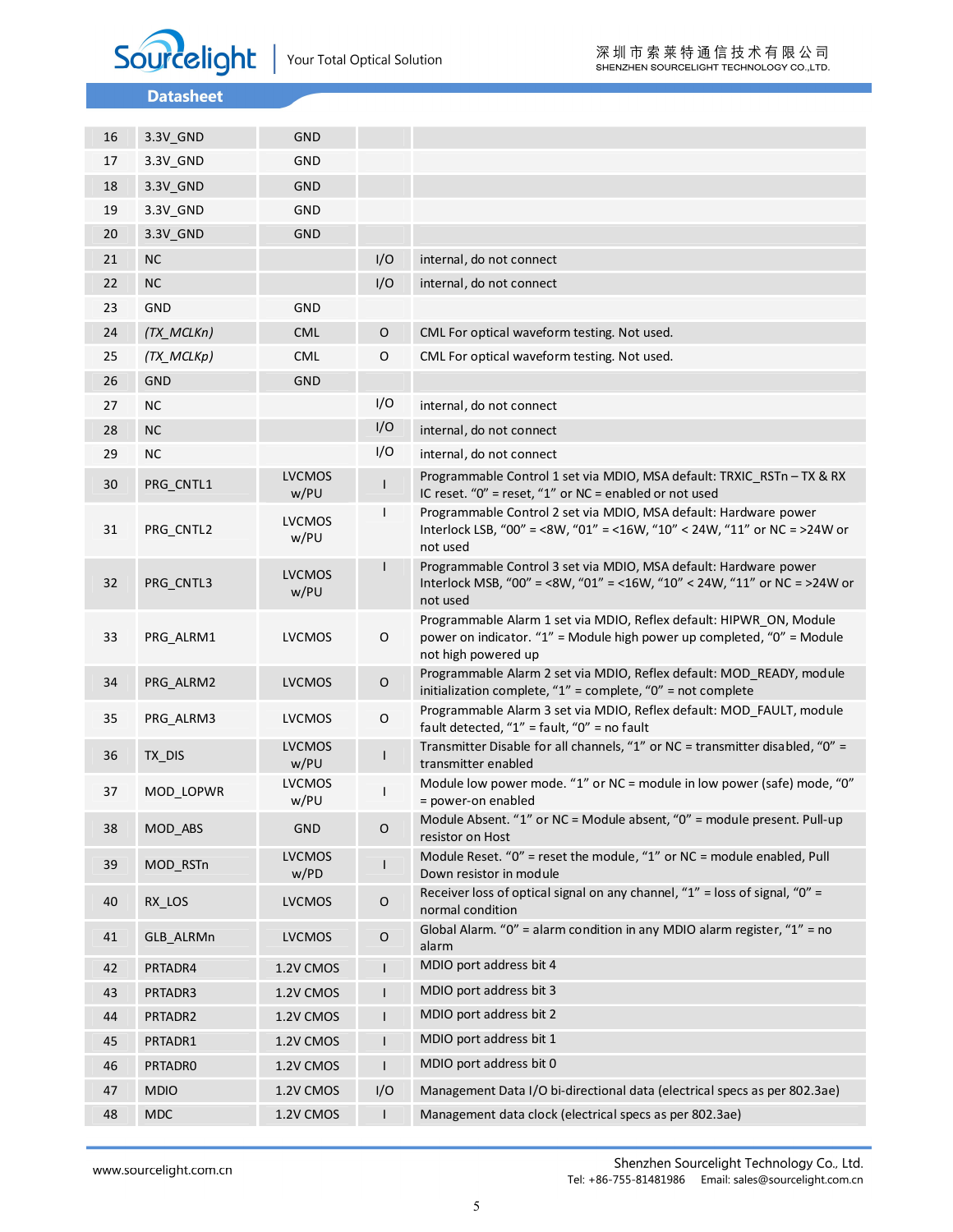

| 49     | GND      | GND        |     |                                                                                                  |
|--------|----------|------------|-----|--------------------------------------------------------------------------------------------------|
| 50     | $NC$     |            | I/O | internal, do not connect                                                                         |
| 51     | $\sf NC$ |            | I/O | internal, do not connect                                                                         |
| 52     | GND      | <b>GND</b> |     |                                                                                                  |
| 53     | $\sf NC$ |            | I/O | internal, do not connect                                                                         |
| 54     | $\sf NC$ |            | I/O | internal, do not connect                                                                         |
| 55     | 3.3V_GND | GND        |     | 3.3V Module Supply Voltage Return Ground, can be separate or tied<br>together with Signal Ground |
| 56     | 3.3V_GND | GND        |     |                                                                                                  |
| 57     | 3.3V_GND | GND        |     |                                                                                                  |
| 58     | 3.3V_GND | GND        |     |                                                                                                  |
| 59     | 3.3V_GND | GND        |     |                                                                                                  |
| 60     | 3.3V     | VCC        |     | 3.3V Module Supply                                                                               |
| 61     | 3.3V     | <b>VCC</b> |     |                                                                                                  |
| 62     | 3.3V     | VCC        |     |                                                                                                  |
| 63     | 3.3V     | VCC        |     |                                                                                                  |
| 64     | 3.3V     | VCC        |     |                                                                                                  |
| 65     | 3.3V     | <b>VCC</b> |     |                                                                                                  |
| 66     | 3.3V     | <b>VCC</b> |     |                                                                                                  |
| 67     | 3.3V     | <b>VCC</b> |     |                                                                                                  |
| 68     | 3.3V     | <b>VCC</b> |     |                                                                                                  |
| 69     | 3.3V     | <b>VCC</b> |     |                                                                                                  |
| 70     | 3.3V_GND | GND        |     |                                                                                                  |
| 71     | 3.3V_GND | GND        |     |                                                                                                  |
| 72     | 3.3V_GND | GND        |     |                                                                                                  |
| $73\,$ | 3.3V_GND | GND        |     |                                                                                                  |
| 74     | 3.3V_GND | <b>GND</b> |     |                                                                                                  |

#### **Part B: Top Row Pin Function Definition**

| Pin | <b>Symbol</b> | Pin | <b>Symbol</b> |
|-----|---------------|-----|---------------|
| 148 | <b>GND</b>    | 111 | <b>GND</b>    |
| 147 | Not used      | 110 | Not used      |
| 146 | Not used      | 109 | Not used      |
| 145 | <b>GND</b>    | 108 | <b>GND</b>    |
| 144 | Not used      | 107 | RX9n          |
| 143 | Not used      | 106 | RX9p          |
| 142 | <b>GND</b>    | 105 | <b>GND</b>    |
| 141 | TX9n          | 104 | RX8n          |
| 140 | TX9p          | 103 | RX8p          |
| 139 | <b>GND</b>    | 102 | <b>GND</b>    |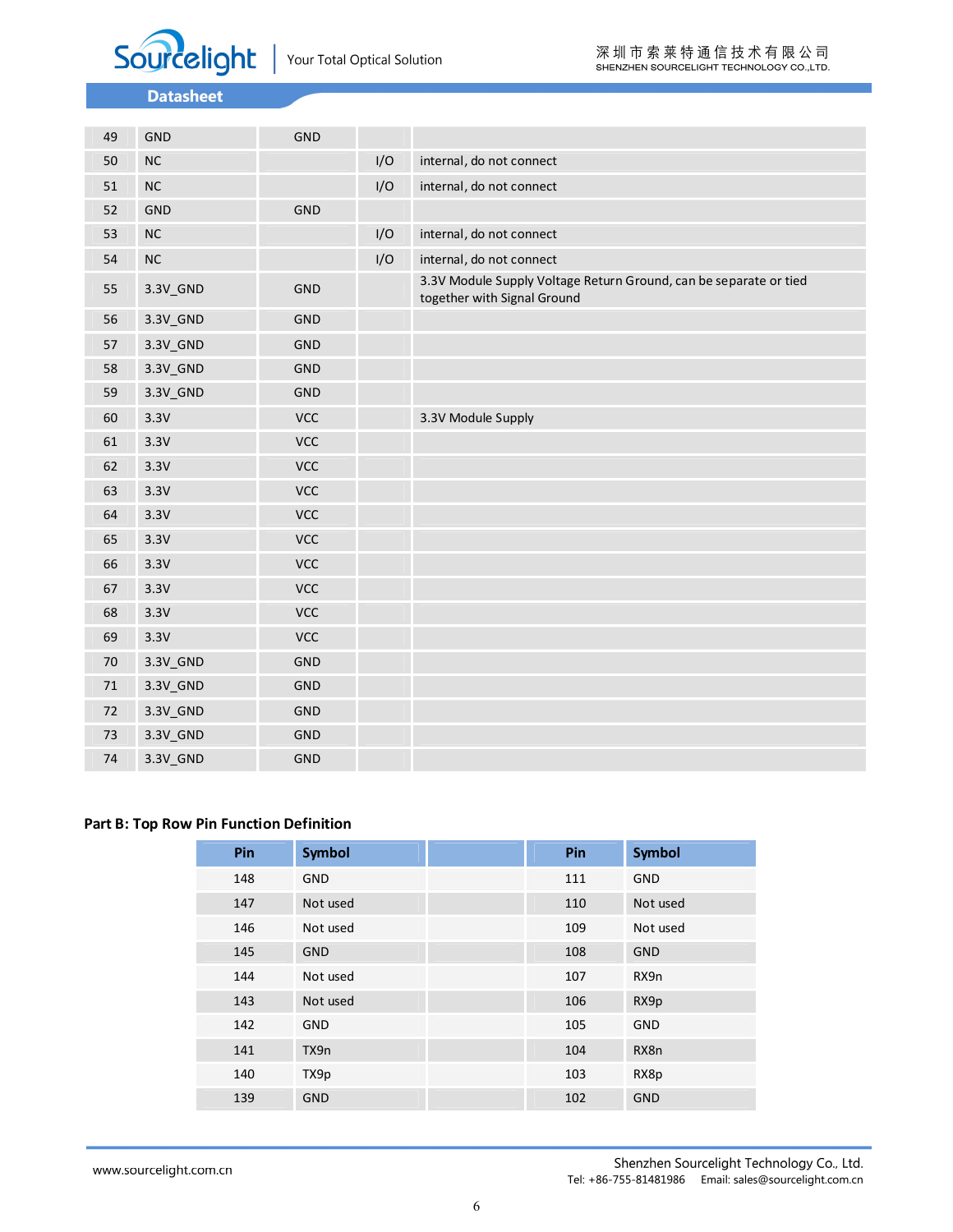



| 138 | TX8n       | 101 | RX7n        |
|-----|------------|-----|-------------|
| 137 | TX8p       | 100 | RX7p        |
| 136 | GND        | 99  | GND         |
| 135 | TX7n       | 98  | RX6n        |
| 134 | TX7p       | 97  | RX6p        |
| 133 | GND        | 96  | <b>GND</b>  |
| 132 | TX6n       | 95  | RX5n        |
| 131 | TX6p       | 94  | RX5p        |
| 130 | <b>GND</b> | 93  | <b>GND</b>  |
| 129 | TX5n       | 92  | RX4n        |
| 128 | TX5p       | 91  | RX4p        |
| 127 | <b>GND</b> | 90  | <b>GND</b>  |
| 126 | TX4n       | 89  | RX3n        |
| 125 | TX4p       | 88  | RX3p        |
| 124 | GND        | 87  | GND         |
| 123 | TX3n       | 86  | RX2n        |
| 122 | TX3p       | 85  | RX2p        |
| 121 | <b>GND</b> | 84  | <b>GND</b>  |
| 120 | TX2n       | 83  | RX1n        |
| 119 | TX2p       | 82  | RX1p        |
| 118 | GND        | 81  | GND         |
| 117 | TX1n       | 80  | <b>RXOn</b> |
| 116 | TX1p       | 79  | RX0p        |
| 115 | <b>GND</b> | 78  | <b>GND</b>  |
| 114 | TX0n       | 77  | Not used    |
| 113 | TX0p       | 76  | Not used    |
| 112 | <b>GND</b> | 75  | GND         |



**Figure2. Mechanical Specifications Pad Layout of the CFP module**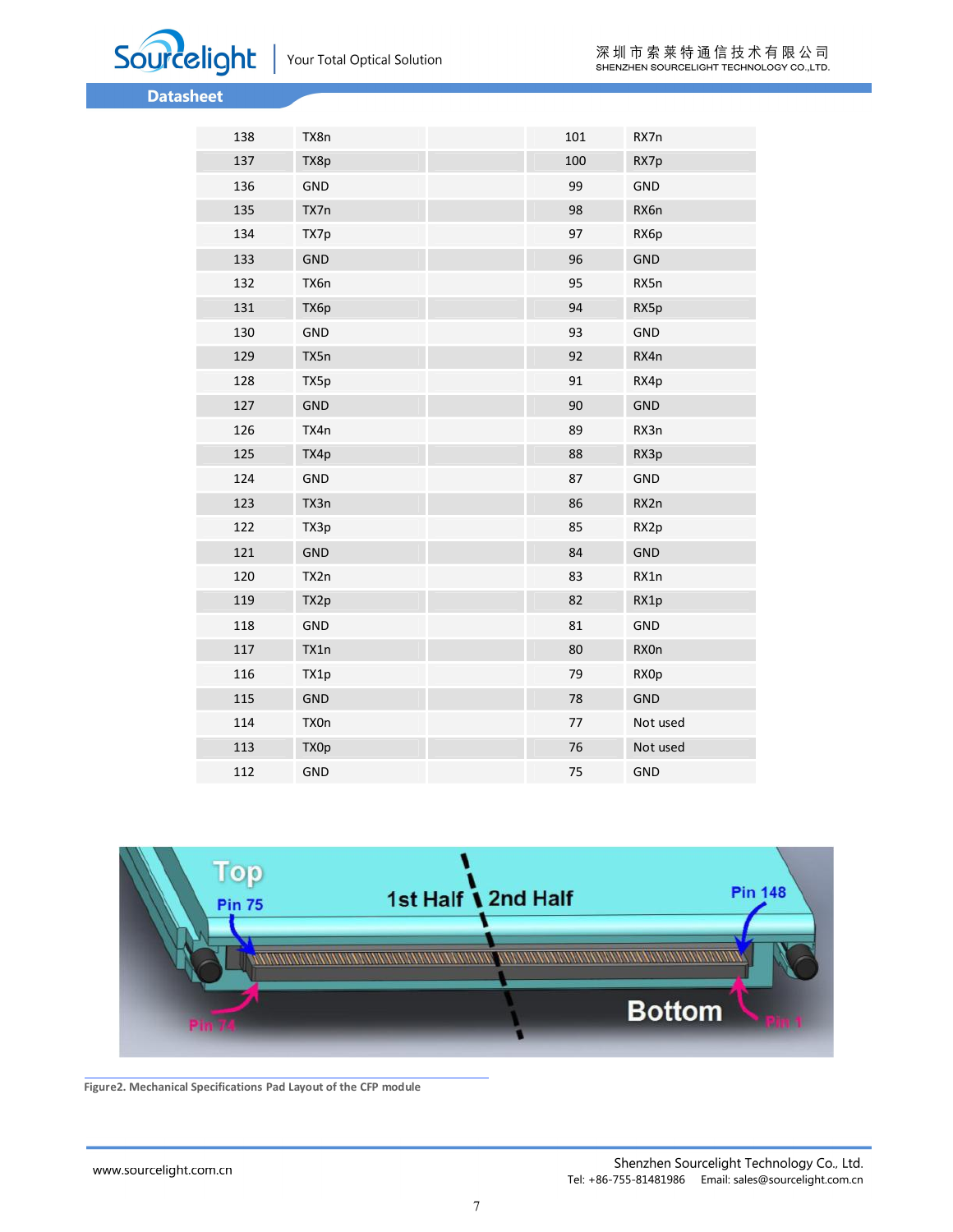

## **CFP Optical Interface lanes and Assignment**

Figure 3 shows the orientation of the multimode fiber facets of the optical connector.



**Figure3. Outside view of the CFP module MPO receptacle**

#### **Lane Assignment**

| <b>Fiber</b>   | <b>Symbol</b>   | <b>Corresponding Electrical</b><br>pins | <b>Fiber</b> | Symbol          | <b>Corresponding Electrical</b><br>pins |
|----------------|-----------------|-----------------------------------------|--------------|-----------------|-----------------------------------------|
| $\mathbf{1}$   | Unused          |                                         | 13           | Unused          |                                         |
| $\overline{2}$ | RX <sub>0</sub> | 79,80                                   | 14           | TX <sub>0</sub> | 113,114                                 |
| 3              | RX1             | 82,83                                   | 15           | TX1             | 116,117                                 |
| $\overline{4}$ | RX <sub>2</sub> | 85,86                                   | 16           | TX <sub>2</sub> | 119,120                                 |
| 5              | RX3             | 88,89                                   | 17           | TX3             | 122,123                                 |
| 6              | RX4             | 91,92                                   | 18           | TX4             | 125,126                                 |
| $\overline{7}$ | RX5             | 94,95                                   | 19           | TX5             | 128,129                                 |
| $\,8\,$        | RX6             | 97,98                                   | 20           | TX6             | 131,132                                 |
| 9              | RX7             | 100,101                                 | 21           | TX7             | 134,135                                 |
| 10             | RX8             | 103,104                                 | 22           | TX8             | 137,138                                 |
| 11             | RX9             | 106,107                                 | 23           | TX9             | 140,141                                 |
| 12             | Unused          |                                         | 24           | Unused          |                                         |